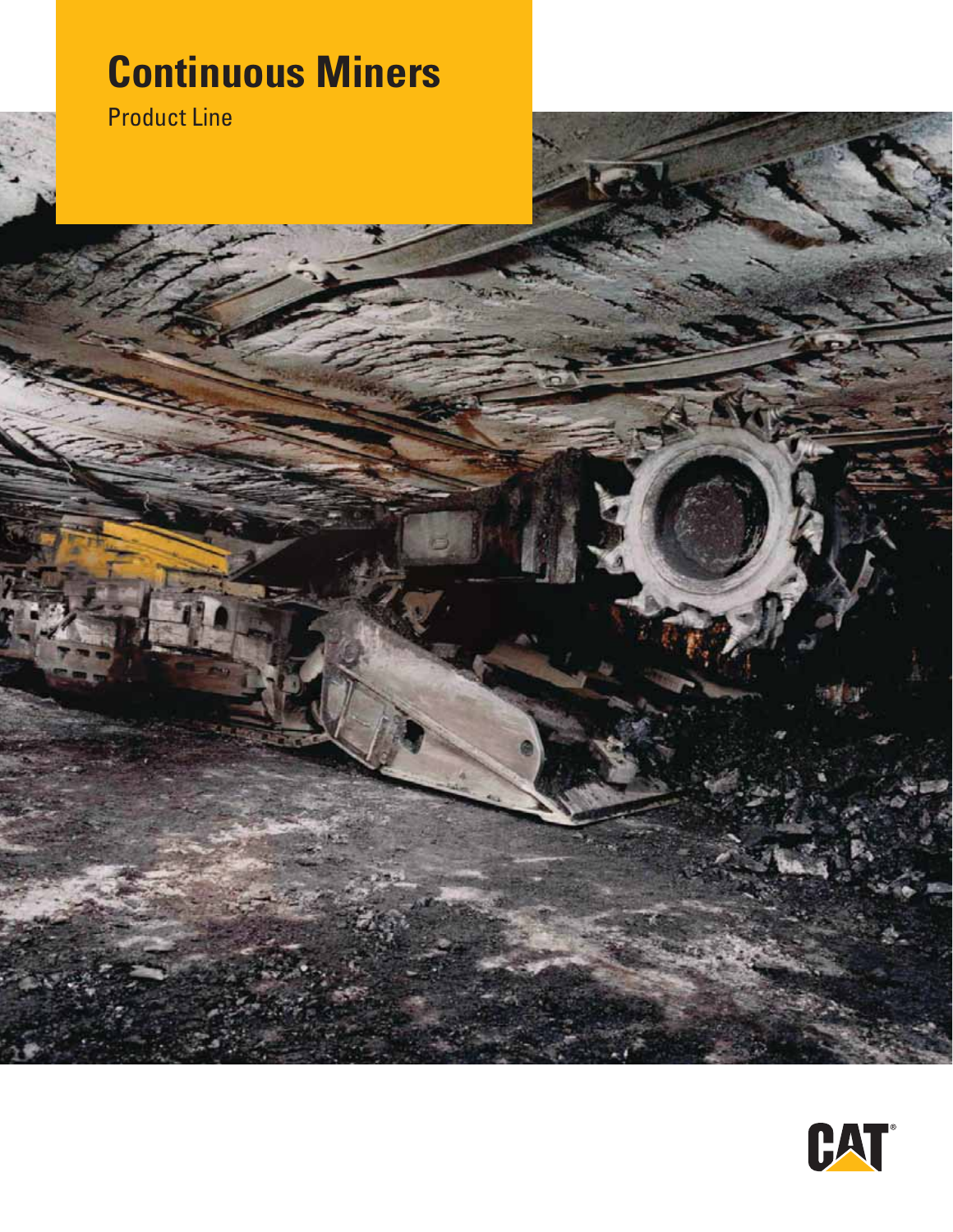

## **Cutting-Edge Productivity**

Caterpillar has a seamless range of continuous miners covering both soft- and hard-cutting applications in any seam thickness. The range includes machines capable of operating in seams from 0.76 m (30 in) to 4.70 m (15.4 ft).

### **Top Performance Underground**

As the result of an all-out engineering effort, this complete range of miners is on the very cutting edge of underground mining technology.

As part of our complete range of Room & Pillar equipment, our continuous miners are based on operating experience in coal fields worldwide and incorporate the latest engineering findings and innovations. This expertise – combined with modular design and a large number of common components – means that all Cat® continuous miners offer superior performance and productivity combined with high availability and low maintenance; resulting in higher production, lower maintenance cost per tonne and, as a result, lower total cost of ownership.

#### **Features**

All Cat continuous miners offer:

- **•** Heavy main frame for rigidity and stability
- **•** Independent tramming for maneuverability
- **•** Wide conveyor for maximum loading rates
- **•** Wide crawlers for maximum penetration and low ground pressure
- **•** Radio remote with self diagnostics available
- **•** Easy access and low maintenance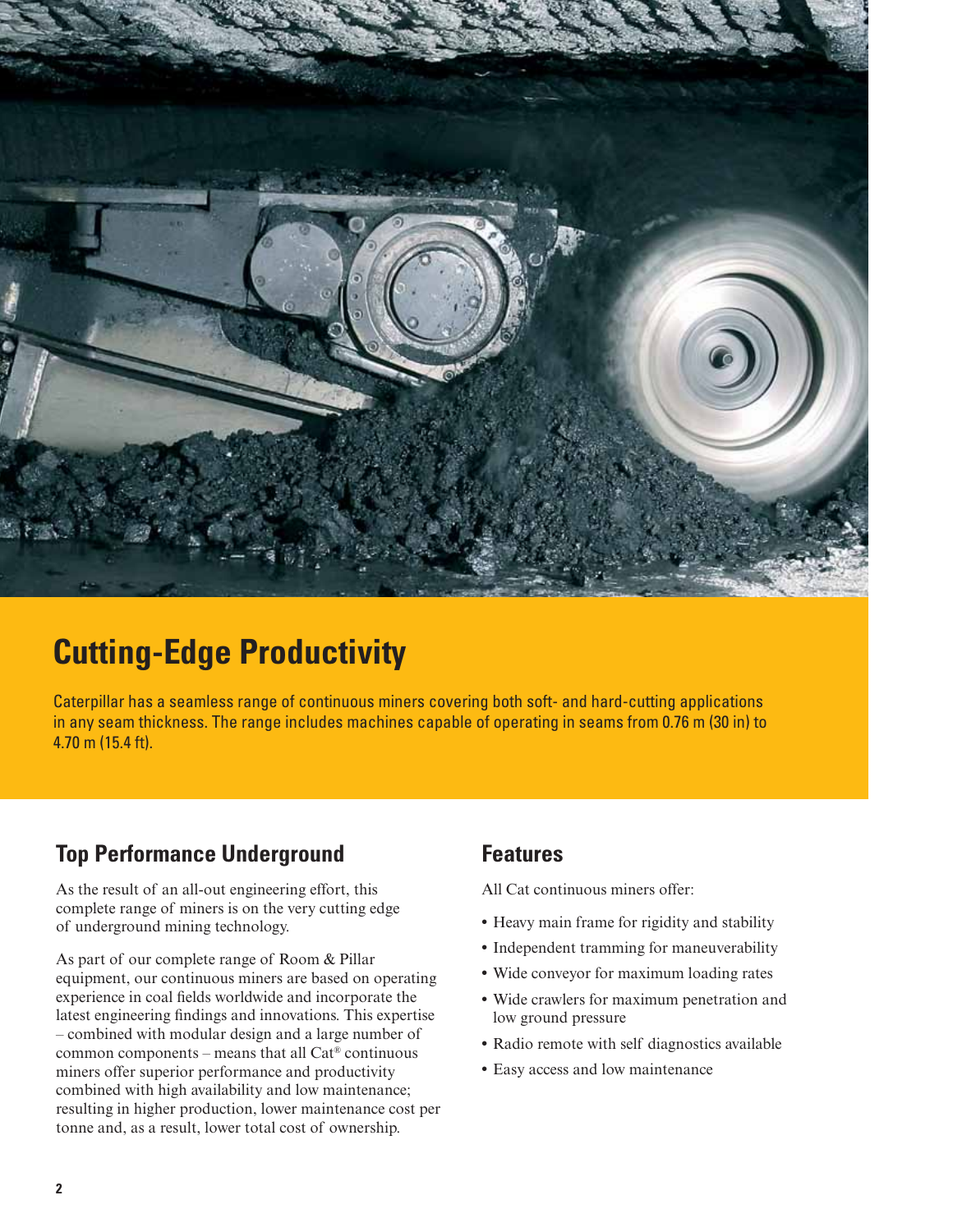#### **CM200 Series**

For thin- to mid-seams we have the CM200 Series – from the thinseam CM210 with a minimum cutting height of 0.76 m (30 in) to the mid-seam CM240 for seams of up to 3.4 m (134 in).

| <b>MODEL</b> | <b>MINING RANGE</b> | <b>WEIGHT</b> | <b>TOTAL POWER</b> |
|--------------|---------------------|---------------|--------------------|
| <b>CM210</b> | $0.71 - 1.52$ m     | 47.60 tonnes  | 503 kw             |
|              | 28-60 in            | 105,000 lbs   | 675 hp             |
| <b>CM220</b> | $0.86 - 2.39$ m     | 52.2 tonnes   | 522 kw             |
|              | $34 - 94$ in        | 115,000 lbs   | 700 hp             |
| <b>CM230</b> | $1.12 - 2.90$ m     | 56.7 tonnes   | 563 kw             |
|              | $44 - 114$ in       | 125,000 lbs   | 755 hp             |
| <b>CM235</b> | $0.86 - 3.25$ m     | 61.3 tonnes   | 720 kw             |
|              | $34 - 128$ in       | 135,000 lbs   | 965 hp             |
| <b>CM240</b> | $1.22 - 3.91$ m     | 61.3 tonnes   | 563 kw             |
|              | $48 - 154$ in       | 135,000 lbs   | 755 hp             |

#### **CM300 Series**

The CM300 Series ranges from the mid-seam CM330 to the CM345 for narrow pathways and the CM845 miner bolter. These miners have maximum cutting heights ranging from 3.1 m (122 in) to 4.6 m (181 in).

| <b>MODEL</b> | <b>MINING RANGE</b> | <b>WEIGHT</b> | <b>TOTAL POWER</b> |
|--------------|---------------------|---------------|--------------------|
| <b>CM330</b> | $1.20 - 3.78$ m     | 70 tonnes     | 697 kW             |
|              | $48 - 149$ in       | 155,000 lbs   | 935 hp             |
| <b>CM340</b> | $1.37 - 4.00$ m     | 70 tonnes     | 697 kW             |
|              | $54 - 158$ in       | 155,000 lbs   | 935 hp             |
| <b>CM345</b> | $1.80 - 4.62$ m     | 74.9 tonnes   | 697 kW             |
|              | $71 - 182$ in       | 165,000 lbs   | 935 hp             |

#### **CM400 Series**

The CM400 Series is designed for harder-cutting applications such as hard-cutting coal, trona and potash. They have a hard head-style cutting head. The maximum cutting height can be extended to 4.7 m (15.1 ft).

| <b>MODEL</b> | <b>MINING RANGE</b> | <b>WEIGHT</b> | <b>TOTAL POWER</b> |
|--------------|---------------------|---------------|--------------------|
| <b>CM440</b> | $1.63 - 3.91$ m     | 85.0 tonnes   | 629 kW             |
|              | $64 - 154$ in       | 187,000 lbs   | 850 hp             |
| <b>CM445</b> | $1.80 - 4.62$ m     | 90.0 tonnes   | 629 kW             |
|              | $71 - 177$ in       | 198,400 lbs   | 850 hp             |

*\*Final design pending*

#### **Miner Bolter**

| MODEL'       | <b>MINING RANGE</b> | <b>WEIGHT</b> | <b>TOTAL POWER</b> |
|--------------|---------------------|---------------|--------------------|
| <b>CM845</b> | $2.01 - 4.70$ m     | 78.0 tonnes   | 738 kW             |
|              | $79 - 185$ in       | 172,000 lbs   | 990 hp             |

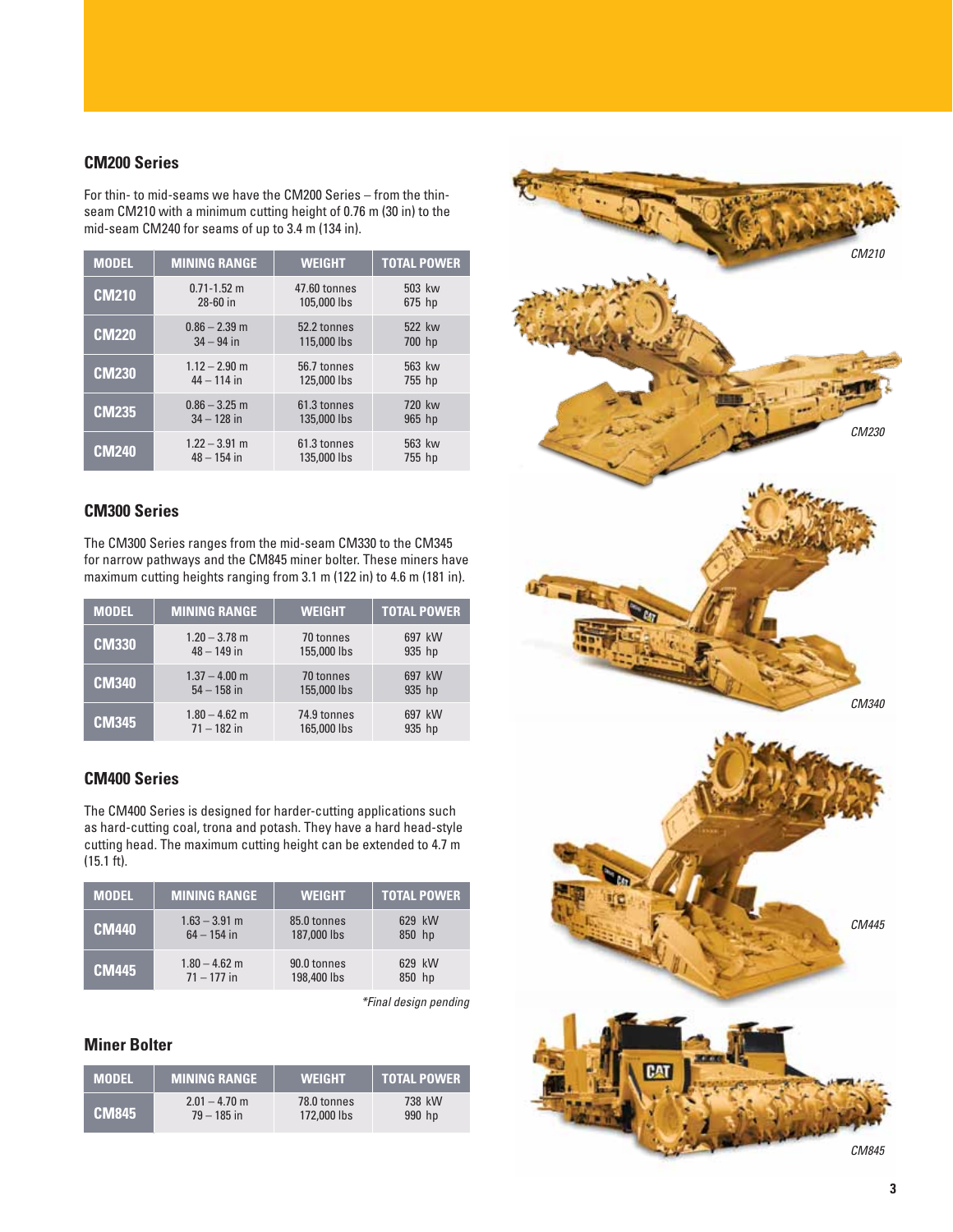



## **Performance and Productivity**

### **Longer Overhaul Interval**

In addition to offering features that deliver superior performance, Cat continuous miners offer a whole range of engineering features that contribute to long, reliable service between overhauls. This means greater productivity and higher tonnage between rebuilds.

### **More Power**

As a result of higher cutter motor power and a heavier chassis than competitive models, Cat continuous miners offer superior performance in hard-cutting applications.

## **Efficient Cuts**

Infinitely variable tram control allows precise control of steering, speed and traction with independent control of the two sides. This high maneuverability allows faster positioning and optimum cutting, increasing productivity.

Cat continuous miners also have a lift kit that allows cutting height changes to be made within 3 hours. This rapid change is made possible by pin-on wire runners. Our competitors' machines require welding and cannot compete with this speed.

### **Weight**

Cat continuous miners use a 75 mm steel plate for the main frame  $-50\%$  thicker than competitors. The heavier, more rigid frame allows a better cutting rate when sumping at the top of the seam and ripping to the bottom.

### **Ease of Operation**

Caterpillar offers a Machine Control Unit designed to operate the entire Cat continuous miner. Based on a mine-duty PLC, this drive and control system combines maximized coal production and operator safety with minimum downtime. As traction motors are controlled by a microprocessor-based system, the design minimizes the connection points that are the major cause of downtime. It provides data logging, fast diagnostics and enhanced troubleshooting capability.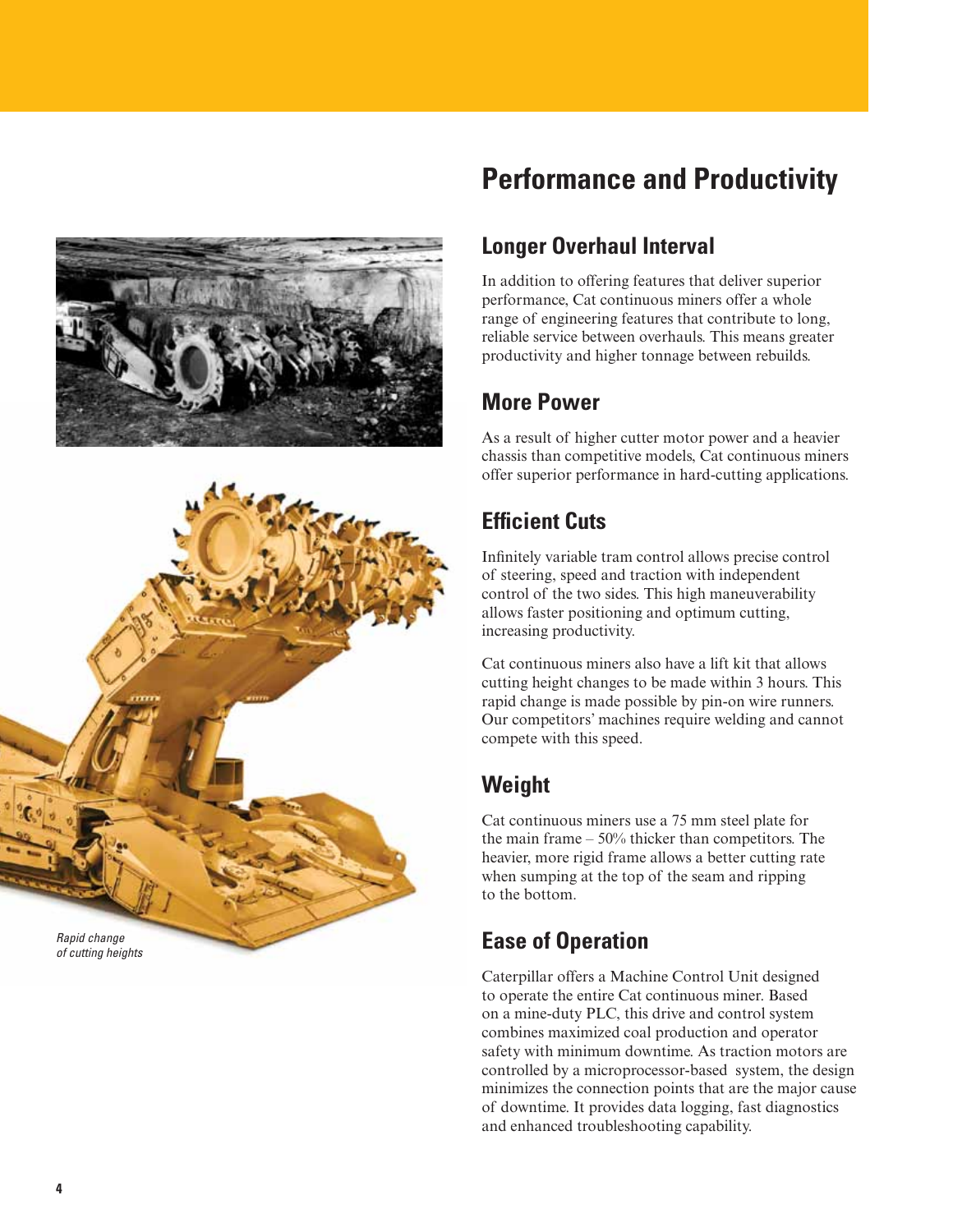

The optional ergonomic graphics display provides easy access to visualization, parameters, logs and help. Screens can be accessed via the transmitter and parameter changes can be made. The unit allows three modes of control: wireless for normal operation, umbilical and a mode for troubleshooting.

![](_page_4_Picture_2.jpeg)

*Graphics display*

#### **New Generation Controls**

Caterpillar has ongoing development aimed at providing mining operations with reliable controls to the level of complexity that fits their needs. The system can be tailored to meet the needs of an operation with a combination or total of:

- **•** AC VFD (Variable Frequency Drive) or DC Drive Options
- **•** Integrated electronic overloads
- **•** Color graphic diagnostic options
- **•** Data logging
- **•** Smart Hydraulic System

## **High Availability, Low Maintenance**

The dimensioning of components and structural elements – such as motors, pumps, clevises and pivots – and their location and packaging ensure ease of maintenance, increase machine availability and reduce operating costs. Cat continuous miners are built to last. For example, the Cat clevis is 113 mm, compared to 100 mm for our major competitor, and pin diameter is 194 mm compared to 100 mm. The rugged design of Cat continuous miners ensures long maintenance intervals and higher tonnage between rebuilds.

![](_page_4_Picture_13.jpeg)

*A CM210 at work in an 860 mm (34 in) seam*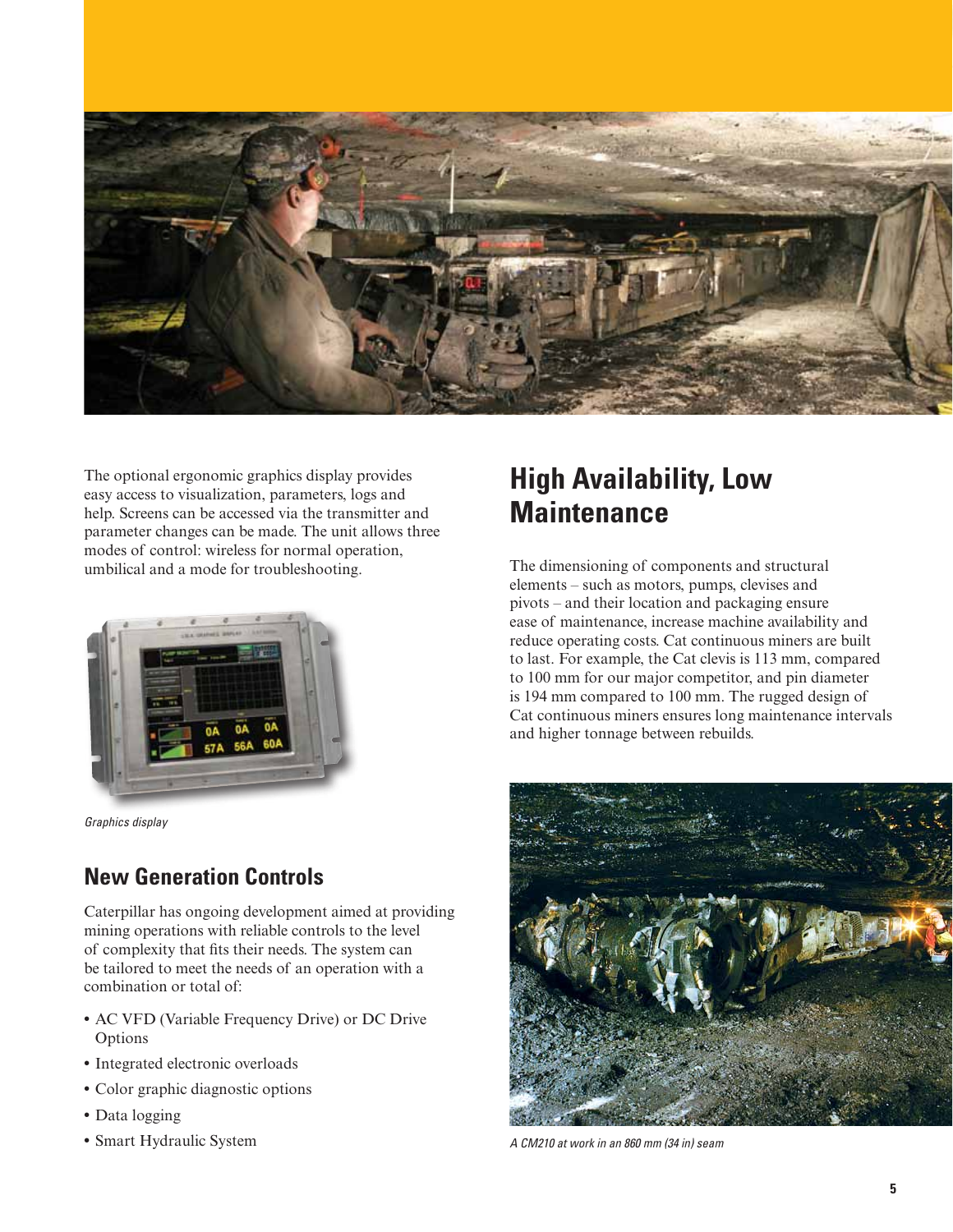![](_page_5_Picture_0.jpeg)

*CM220 Continuous Miner*

![](_page_5_Picture_2.jpeg)

#### **Ease of Maintenance**

Cat continuous miners are designed to facilitate maintenance, which in turn cuts costs and increases availability and productivity. Unlike our major competitor, the cutter head gearcases on Cat machines are independent. So if there is a failure on one side, only one half of the cutter head has to be replaced as opposed to changing the whole head.

Tram cases can be repaired on machine without having to pull the tram case off the miner, resulting in considerable time and cost savings.

The Centrifugal Loading Arm (CLA) has abrasionresistant replaceable tips, allowing quick and easy refurbishment.

#### **Commonality of Parts**

The CM220, CM230 and CM240 have common components such as gathering head gearboxes, conveyor motors, tram motors, tram gearboxes, electrical boxes, radio control system, hydraulic pump, pump motor and crawler chain assemblies.The major common components of the CM330, CM340, CM345 and CM430 are the gathering head gearboxes, conveyor motors, tram motors, tram gearboxes, radio control system, hydraulic pump, pump motor, cutting head gearbox and crawler chain assemblies.

This commonality of parts has numerous advantages:

- **•** Lower cost of inventory and higher parts availability
- **•** Faster replacement
- **•** Trained technicians can fix any machine in series
- **•** Flexibility: for example, the CM230 can be converted into a CM220

## **Keeps on Keeping on**

Cat continuous miners have a whole range of features designed to maximize availability, enhance maintainability, cut operating costs and extend overhaul periods and service life.

#### **Motors**

Motors are designed for heavy-duty 50 Hz operation so as not to compromise power, speed or production. Overheating and failure of these powerful motors is prevented by electronic motor overload protection. Cutter motors are protected by a clutch and have no torque shafts, whereas gathering motors and dualreduction gathering gear cases are protected by quill shafts which, like a torsional spring, twist along their length. Cooling system monitoring ensures that the proper flow and pressure are available to cool the motor and electrical system.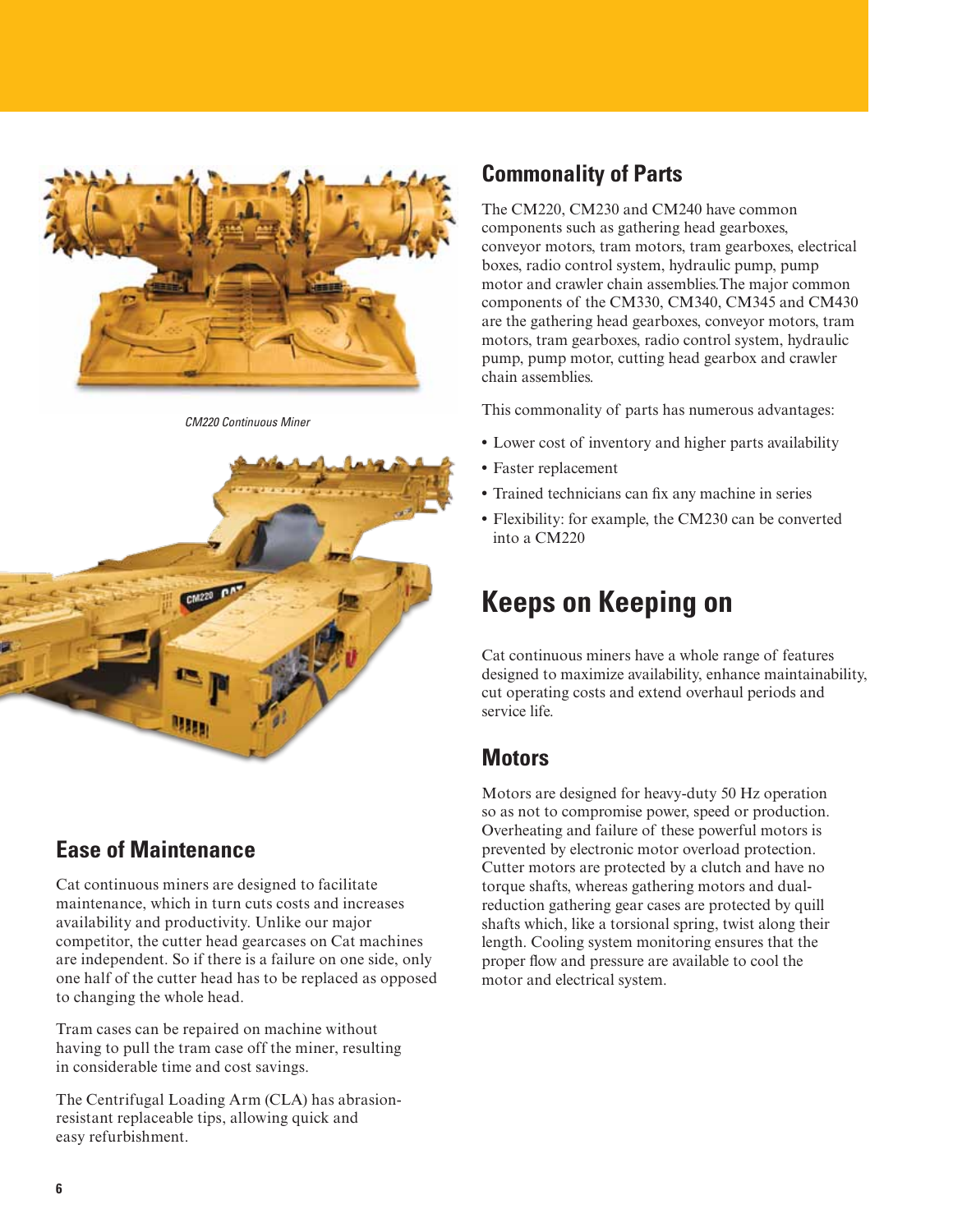#### **Robust Gear Cases**

The robust gears are made from carburized high-alloy steel with ground teeth for accuracy and quiet operation. The replaceable cutter head input gear cases allow quick and economical replacement of the components most susceptible to failure due to inadequate lubrication.

The long-life double planetary tram gear case has separately changeable planetaries and sprockets incorporating improved torric seal protection. The design of the high-speed gearing makes troublesome bevel gearing unnecessary. Helical input gears and spiral bevel gears maximize cutter gearbox life.

#### **Other Features**

The conveyor chain has an automatic hydraulic chain tensioner to ensure correct chain tension. Incorrect tensioning is the main cause of premature chain failure. Large-diameter pins and bushings lower contact pressure in the bushings.

Health and safety features include ventilation, dust collector, scrubber, discharge to left or right, dust ignition protection, water solenoid valve to minimize water use and spillage, methane monitoring, noise reduction, and remote control.

## **Life-Cycle Management**

### **Low Overhaul Frequency**

The overhaul interval is maximized by various measures to reduce wear and tear. All major wear areas – including spade, conveyor and cutter gear case webs – have long-life 13 mm Chrome Carbide Overlay (CCO) liners. Extra-large cutter boom pin and bush increase load and fatigue capacity, while traction liners are extrathick for extended life. Cabling and hydraulic hosing are integrated for improved protection. Spigoted and/or keyed mounting of cutter motors, traction motors and traction gear cases isolate mounting bolts from the load.

![](_page_6_Picture_9.jpeg)

*Discharge boom with automatic chain tensioner*

#### **Frame**

The heavy welded frame structure with one-piece main frame rails is extremely robust. The steel plate used for the main frame is 75 mm – 50% thicker than our major competitors – to ensure greater rigidity and stability.

#### **Wear Resistance**

The gathering head and conveyor deck both feature CCO plate, offering wear resistance many times higher than abrasiveresistant steel plate.

![](_page_6_Picture_15.jpeg)

**Wethead Compatibility**

Cat® wethead technology delivers water right at the cutting edge, resulting in better dust control, noise reduction, operator comfort and visibility, as well as a substantial improvement in bit life.